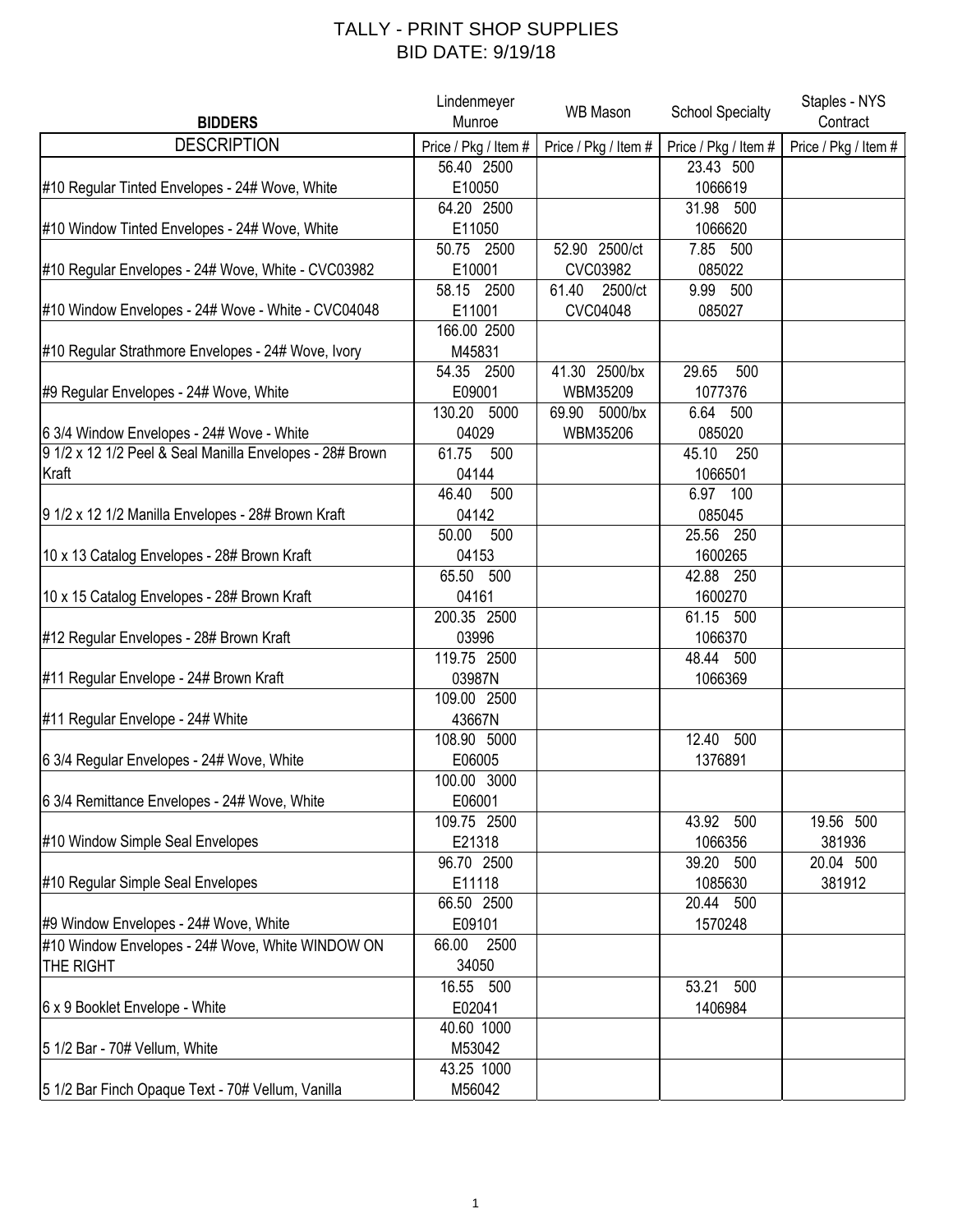## TALLY - PRINT SHOP SUPPLIES BID DATE: 9/19/18

| 8 1/2 x 14 20# Hammermill Fore MP - Color                  | 78.50<br>5000<br>varies | 59.50 5000/ct<br>CASMP2204XX |               | 500 7.00 blue<br>640194 / 7.31 canary<br>640192 / ivory<br>640195 / goldenrod<br>640196 / orchid<br>640197 |
|------------------------------------------------------------|-------------------------|------------------------------|---------------|------------------------------------------------------------------------------------------------------------|
|                                                            | 74.35<br>1000           |                              |               |                                                                                                            |
| 11 x 17 65# Mohawk Brite Hue Bristol Cover - Color         | varies                  |                              |               |                                                                                                            |
| 11 x 17 65# Accent Opaque Digital Smooth Cover - White     | $\overline{73.63}$ 1250 | 63.30 1250/ct                |               |                                                                                                            |
| (#121954)                                                  | 12195-4                 | HMM121954                    |               |                                                                                                            |
|                                                            | 70.25 1250              | 62.90 1250/cs                |               |                                                                                                            |
| 11 x 17 65# Accent Opaque Digital (#188570)                | 18857-0                 | <b>HMM188570PK</b>           |               |                                                                                                            |
|                                                            | 50.15 1000              | 45.32 1000/ct                |               |                                                                                                            |
| 11 x 17 67# Springhill Vellum Bristol Cover - Color        | varies                  | SPHLOX6004                   |               |                                                                                                            |
|                                                            | 74.40 2000              |                              |               |                                                                                                            |
| 8 1/2 x 11 65# Mohawk Brite Hue Vellum Cover - Color       | varies                  |                              |               |                                                                                                            |
|                                                            | 72.75<br>2500           |                              |               |                                                                                                            |
| 8 1/2 x 11 65# Springhill Opaque Offset Cover - Color      | varies                  |                              |               |                                                                                                            |
|                                                            | 47.85<br>2000           | 36.72 2000/ct                |               |                                                                                                            |
| 8 1/2 x 11 67# Springhill Vellum Bristol Cover - Color     | varies                  | SPHLOX6000                   |               |                                                                                                            |
|                                                            | 67.25<br>2500           | 54.50 2500/ct                |               |                                                                                                            |
| 8 1/2 x 11 90# Springhill Index Digital Cover - Color      | varies                  | SPHLOX5100                   |               |                                                                                                            |
|                                                            | 64.50 2500              | 57.90 2500/ct                |               |                                                                                                            |
| 8 1/2 x 11 65# Accent Opaque Digital Cover - White         | 18856-0                 | HMM188560                    |               |                                                                                                            |
|                                                            | 70.20<br>2500           |                              |               |                                                                                                            |
| 11 x 17 60# Springhill Opaque Offset Digital Colors        | varies                  |                              |               |                                                                                                            |
| 11 x 17 80# Finch Opaque Smooth - Bright White (#1008-     | 60.23<br>1500           | 51.20 1500/ct                |               |                                                                                                            |
| 8018)                                                      | 1008-8018               | FNCH10088018                 |               |                                                                                                            |
|                                                            | 55.75<br>5000           | 35.20 5000/ct                | 5.79<br>500   |                                                                                                            |
| 8 1/2 x 11 20# Hammermill Fore MP Colors                   | varies                  | CASMP2201XX                  | varies        |                                                                                                            |
|                                                            | 78.25<br>5000           |                              | 7.84 500      |                                                                                                            |
| 8 1/2 x 11 20# Mohawk Brite Hue Color                      | varies                  |                              | varies        |                                                                                                            |
|                                                            | 201.95<br>5000          |                              |               |                                                                                                            |
| 8 1/2 x 11 24# Strathmore Writing Wove - Ivory             | 300-029                 |                              |               |                                                                                                            |
|                                                            | 201.95<br>5000          |                              | 21.12 500     |                                                                                                            |
| 8 1/2 x 11 24# Strathmore Writing Wove - White             | 300-220                 |                              | 1069550       |                                                                                                            |
|                                                            | 151.50 2500 sets        | 115.70 2500 sets             | 22.33 250 set |                                                                                                            |
| 2 part 8 1/2 x 11 Carbonless Black Print Reverse           | 3R12850                 | <b>NCR5887N</b>              | 1446287       |                                                                                                            |
|                                                            | 159.35 1670 sets        | 130.40 1670 sets             | 23.39 167 set |                                                                                                            |
| 3 part 8 1/2 x 11 Carbonless Black Print Reverse           | 3R12854                 | <b>NCR5900N</b>              | 1446285       |                                                                                                            |
|                                                            | 174.70 1250 sets        | 139.20 1250 sets             |               |                                                                                                            |
| 4 part 8 1/2 x 11 Carbonless Black Print Reverse           | 3R12856                 | <b>NCR5915N</b>              |               |                                                                                                            |
|                                                            | 194.00 2500 sets        |                              |               |                                                                                                            |
| 2 part 8 1/2 x 14 Carbonless Black Print Reverse           | 3R12852                 |                              |               |                                                                                                            |
|                                                            | 1670 sets<br>425.00     |                              |               |                                                                                                            |
| 3 part 8 1/2 x 14 Carbonless Black Print Reverse           | 5902N                   |                              |               |                                                                                                            |
| 8 1/2 x 11 80# Finch Opaque Digital Cover - White (#2508-  | 69.00<br>2000           | 59.12 2000/ct                |               |                                                                                                            |
| $ 8004\rangle$                                             | 2508-8004               | FNCH25088004                 |               |                                                                                                            |
| 8 1/2 x 11 80# Finch Opaque Smooth - Bright White (#1008-  | 56.85<br>3000           | 51.10 3000/ct                |               |                                                                                                            |
| 8004)                                                      | 1008-8004               | FNCH10088004                 |               |                                                                                                            |
| 8 1/2 x 11 80# Hammermill Color Copy Digital Cover - White | 81.60 2000              | 86.32 2000/ct                | 9.91 250      |                                                                                                            |
| (H120023)                                                  | 12002-3                 | HMM120023                    | 1480413       |                                                                                                            |